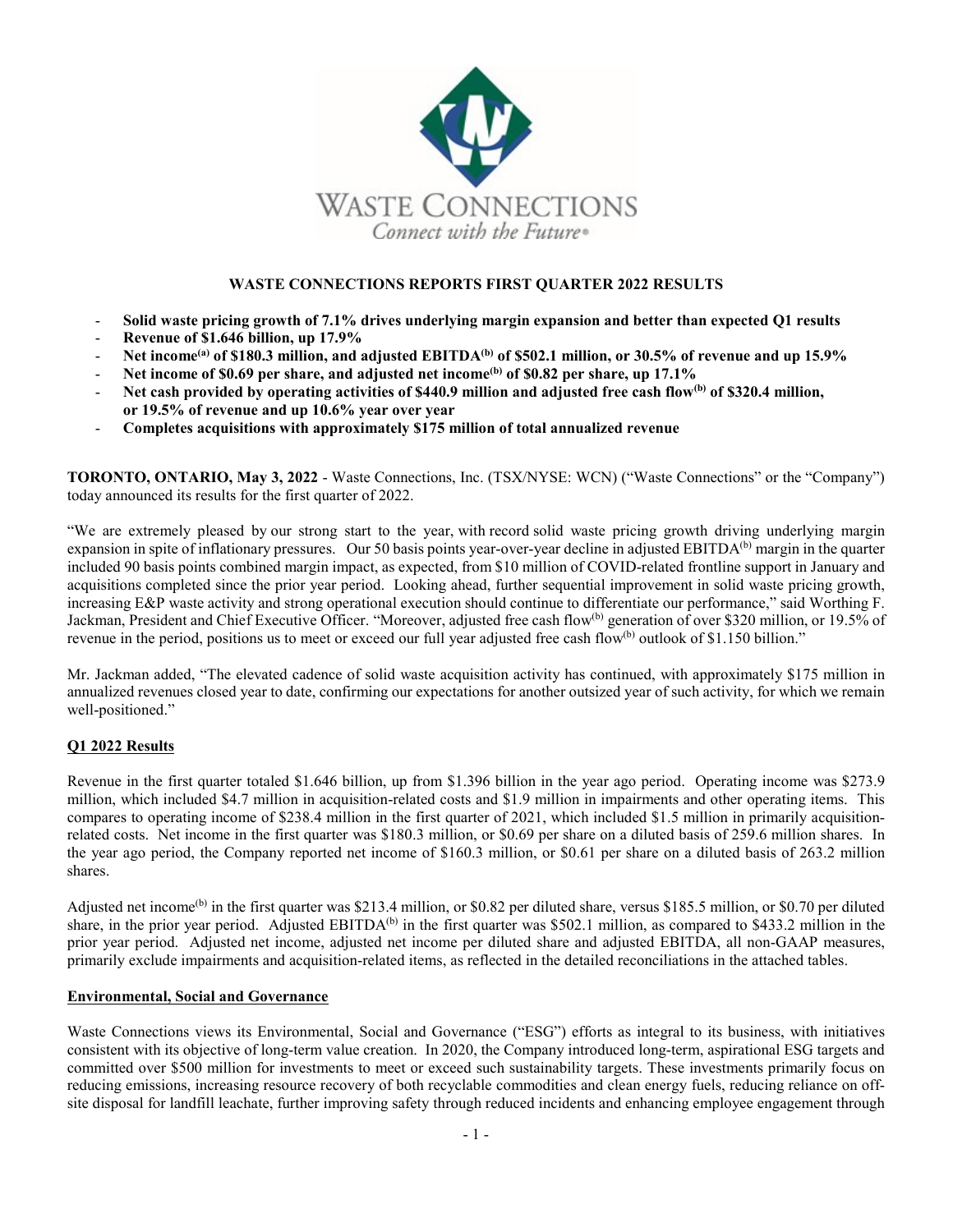improved voluntary turnover and Servant Leadership scores. The Company's 2021 Sustainability Report provides progress updates on its targets and investments towards their achievement. For more information, visit the Waste Connections website at [wasteconnections.com/sustainability.](https://www.wasteconnections.com/sustainability)

# **Q1 2022 Earnings Conference Call**

Waste Connections will be hosting a conference call related to first quarter earnings on May 4th at 8:30 A.M. Eastern Time. A live audio webcast of the conference call can be accessed by visiting [investors.wasteconnections.com](http://investors.wasteconnections.com/) and selecting "News & Events" from the website menu. Alternatively, listeners may access the call by dialing 800-926-4425 (within North America) or 212-231- 2911 (international) approximately 10 minutes prior to the scheduled start time; a passcode is not required. A replay of the conference call will be available until May 11, 2022, by calling 800-633-8284 (within North America) or 402-977-9140 (international) and entering Passcode #22017071.

Waste Connections will be filing a Form 8-K on EDGAR and on SEDAR (as an "Other" document) prior to markets opening on May 4<sup>th</sup>, providing the Company's second quarter 2022 outlook for revenue, price plus volume growth for solid waste, and adjusted EBITDA<sup>(b)</sup>.

*---------------------------------------------------------------------------------------------------------------------------------------------------- (a) All references to "Net income" refer to the financial statement line item "Net income attributable to Waste Connections" (b) A non-GAAP measure; see accompanying Non-GAAP Reconciliation Schedule*

# **About Waste Connections**

Waste Connections is an integrated solid waste services company that provides non-hazardous waste collection, transfer and disposal services, along with resource recovery primarily through recycling and renewable fuels generation. The Company serves more than eight million residential, commercial and industrial customers in mostly exclusive and secondary markets across 43 states in the U.S. and six provinces in Canada. Waste Connections also provides non-hazardous oilfield waste treatment, recovery and disposal services in several basins across the U.S., as well as intermodal services for the movement of cargo and solid waste containers in the Pacific Northwest. For more information, visit Waste Connections a[t wasteconnections.com.](http://www.wasteconnections.com/)

## *Safe Harbor and Forward-Looking Information*

*This press release contains forward-looking statements within the meaning of the safe harbor provisions of the U.S. Private Securities Litigation Reform Act of 1995 ("PSLRA"), including "forward-looking information" within the meaning of applicable Canadian securities laws. These forward-looking statements are neither historical facts nor assurances of future performance and reflect Waste Connections' current beliefs and expectations regarding future events and operating performance. These forwardlooking statements are often identified by the words "may," "might," "believes," "thinks," "expects," "estimate," "continue," "intends" or other words of similar meaning. All of the forward-looking statements included in this press release are made pursuant to the safe harbor provisions of the PSLRA and applicable securities laws in Canada. Forward-looking statements involve risks and uncertainties. Forward-looking statements in this press release include, but are not limited to, statements about expected 2022 financial results, outlook and related assumptions, and potential acquisition activity. Important factors that could cause actual results to differ, possibly materially, from those indicated by the forward-looking statements include, but are not limited to, risk factors detailed from time to time in the Company's filings with the SEC and the securities commissions or similar regulatory authorities in Canada. You should not place undue reliance on forward-looking statements, which speak only as of the date of this press release. Waste Connections undertakes no obligation to update the forward-looking statements set forth in this press release, whether as a result of new information, future events, or otherwise, unless required by applicable securities laws.*

– financial tables attached –

CONTACT: Mary Anne Whitney / (832) 442-2253 Joe Box / (832) 442-2153 [maryannew@wasteconnections.com](mailto:maryannew@wasteconnections.com) [joe.box@wasteconnections.com](mailto:joe.box@wasteconnections.com)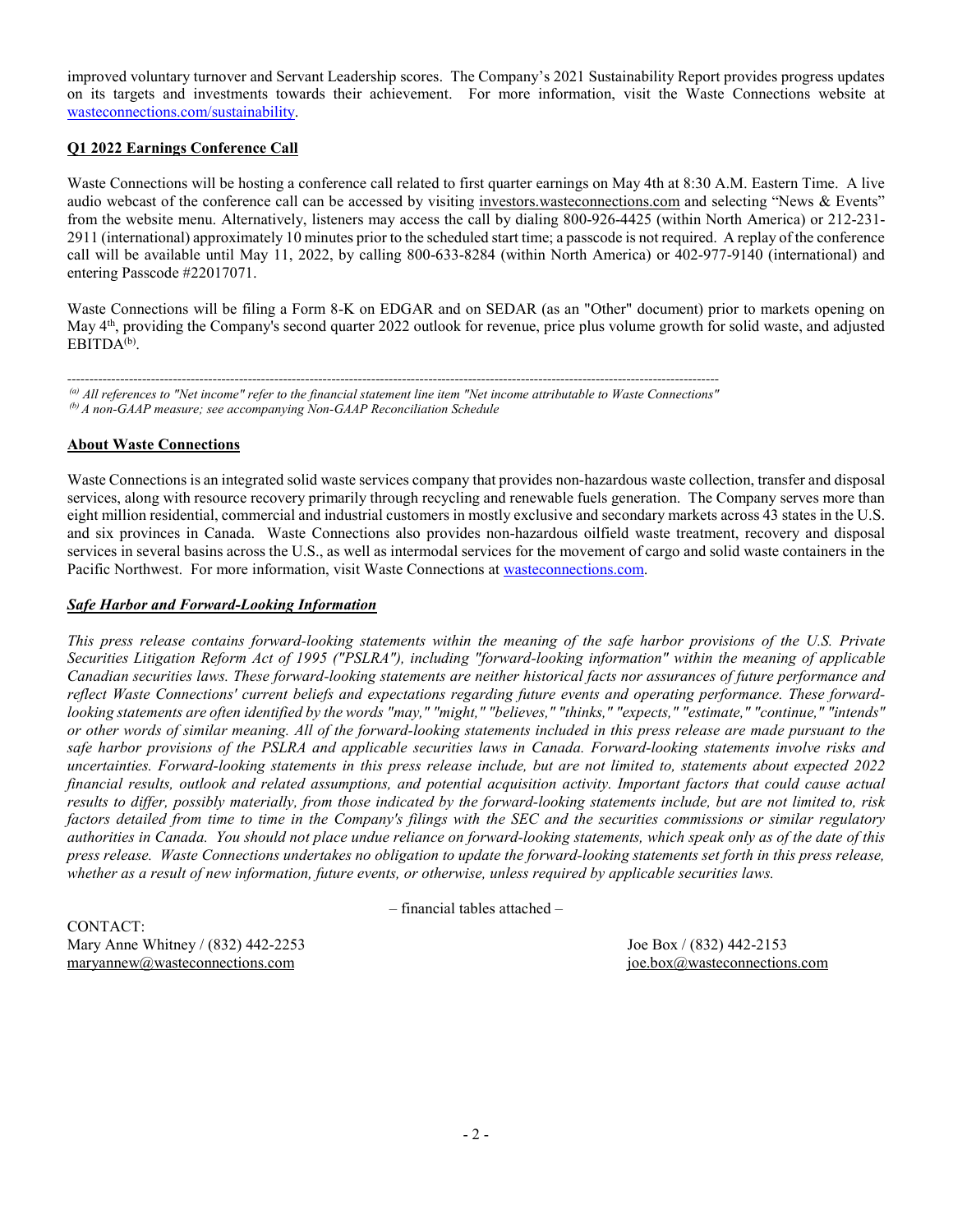### WASTE CONNECTIONS, INC. CONDENSED CONSOLIDATED STATEMENTS OF NET INCOME THREE MONTHS ENDED MARCH 31, 2021 AND 2022 (Unaudited)

(in thousands of U.S. dollars, except share and per share amounts)

|                                                                                               | Three months ended<br>March 31, |             |    |             |
|-----------------------------------------------------------------------------------------------|---------------------------------|-------------|----|-------------|
|                                                                                               |                                 | 2021        |    | 2022        |
| Revenues                                                                                      | \$                              | 1,395,942   | \$ | 1,646,255   |
| Operating expenses:                                                                           |                                 |             |    |             |
| Cost of operations                                                                            |                                 | 825,920     |    | 989,518     |
| Selling, general and administrative                                                           |                                 | 141,422     |    | 163,414     |
| Depreciation                                                                                  |                                 | 157,402     |    | 179,950     |
| Amortization of intangibles                                                                   |                                 | 32,192      |    | 37,635      |
| Impairments and other operating items                                                         |                                 | 634         |    | 1,878       |
| Operating income                                                                              |                                 | 238,372     |    | 273,860     |
| Interest expense                                                                              |                                 | (42, 425)   |    | (41, 324)   |
| Interest income                                                                               |                                 | 1,103       |    | 137         |
| Other income (expense), net                                                                   |                                 | 3,548       |    | (3, 466)    |
| Income before income tax provision                                                            |                                 | 200,598     |    | 229,207     |
| Income tax provision                                                                          |                                 | (40,291)    |    | (48, 839)   |
| Net income                                                                                    |                                 | 160,307     |    | 180,368     |
| Plus (less): Net loss (income) attributable to noncontrolling interests                       |                                 |             |    | (44)        |
| Net income attributable to Waste Connections                                                  | \$                              | 160,309     | \$ | 180,324     |
| Earnings per common share attributable to Waste Connections'<br>common shareholders:<br>Basic | \$                              | 0.61        |    | 0.70        |
|                                                                                               |                                 |             | \$ |             |
| Diluted                                                                                       | \$                              | 0.61        | \$ | 0.69        |
| Shares used in the per share calculations:<br><b>Basic</b>                                    |                                 | 262,697,487 |    | 258,946,933 |
| Diluted                                                                                       |                                 | 263,156,655 |    | 259,560,983 |
| Cash dividends per common share                                                               | \$                              | 0.205       | \$ | 0.23        |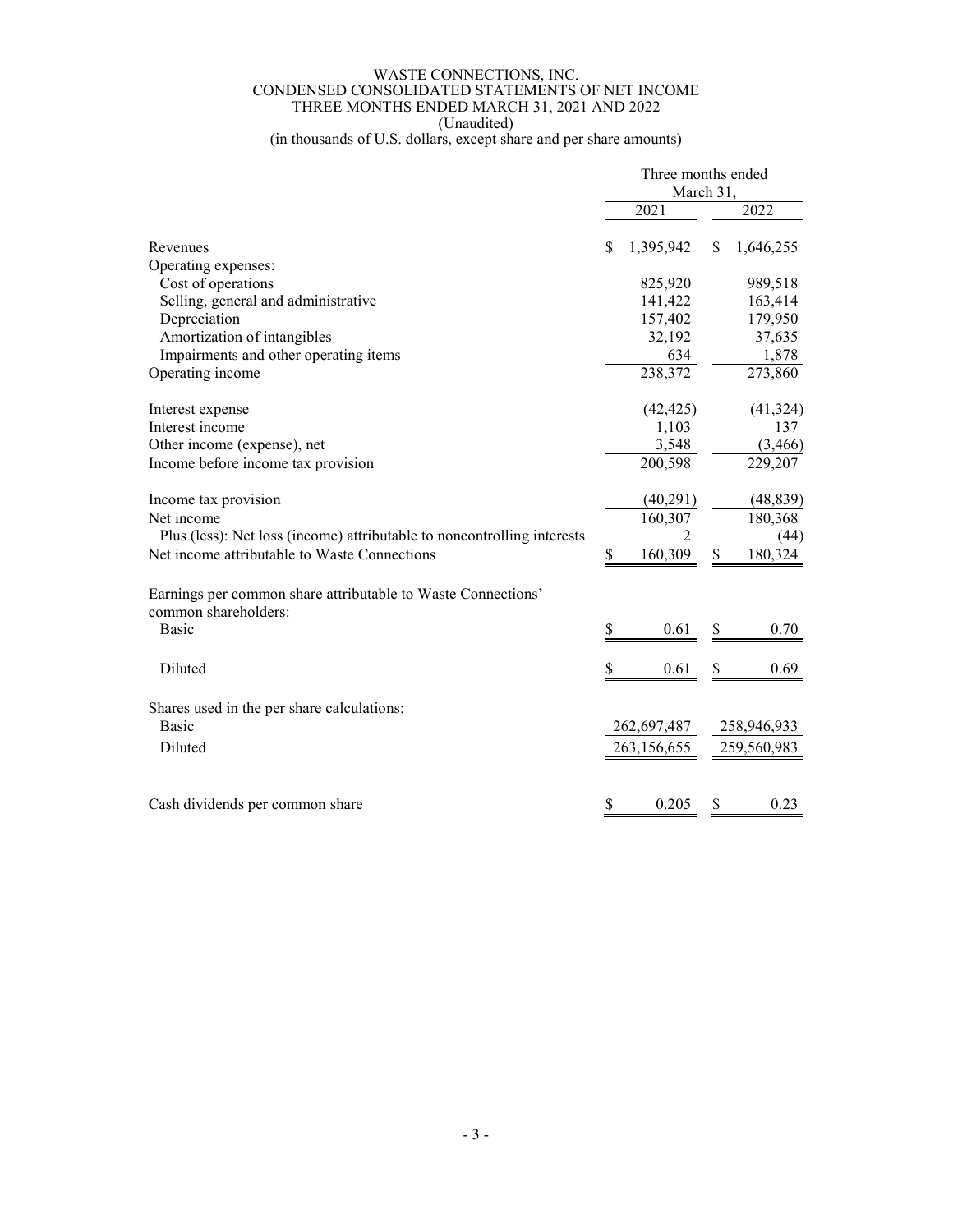### WASTE CONNECTIONS, INC. CONDENSED CONSOLIDATED BALANCE SHEETS (Unaudited)

(in thousands of U.S. dollars, except share and per share amounts)

|                                                                                     | December 31,  | March 31,              |
|-------------------------------------------------------------------------------------|---------------|------------------------|
|                                                                                     | 2021          | 2022                   |
| <b>ASSETS</b>                                                                       |               |                        |
| Current assets:                                                                     |               |                        |
| Cash and equivalents                                                                | \$<br>147,441 | 391,417<br>\$          |
| Accounts receivable, net of allowance for credit losses of \$18,480 and \$19,361 at |               |                        |
| December 31, 2021 and March 31, 2022, respectively                                  | 709,614       | 727,737                |
| Prepaid expenses and other current assets                                           | 175,722       | 293,625                |
| Total current assets                                                                | 1,032,777     | 1,412,779              |
| Restricted cash                                                                     | 72,174        | 71,867                 |
| Restricted investments                                                              | 59,014        | 59,449                 |
| Property and equipment, net                                                         | 5,721,949     | 5,770,931              |
| Operating lease right-of-use assets                                                 | 160,567       | 162,332                |
| Goodwill                                                                            | 6,187,643     | 6,427,763              |
| Intangible assets, net                                                              | 1,350,597     | 1,388,687              |
| Other assets, net                                                                   | 115,203       | 120,554                |
| <b>Total</b> assets                                                                 | \$14,699,924  | \$15,414,362           |
|                                                                                     |               |                        |
| <b>LIABILITIES AND EQUITY</b>                                                       |               |                        |
| Current liabilities:                                                                |               |                        |
| Accounts payable                                                                    | \$<br>392,868 | \$<br>423,175          |
| Book overdraft                                                                      | 16,721        | 16,809                 |
| Deferred revenue                                                                    | 273,720       | 293,729                |
| Accrued liabilities                                                                 | 442,596       | 396,292                |
| Current portion of operating lease liabilities                                      | 38,017        | 35,079                 |
| Current portion of contingent consideration                                         | 62,804        | 64,480                 |
| Current portion of long-term debt and notes payable                                 | 6,020         | 28,070                 |
| Total current liabilities                                                           | 1,232,746     | $\overline{1,}257,634$ |
| Long-term portion of debt and notes payable                                         | 5,040,500     | 5,817,641              |
| Long-term portion of operating lease liabilities                                    | 129,628       | 134,392                |
| Long-term portion of contingent consideration                                       | 31,504        | 31,558                 |
| Deferred income taxes                                                               | 850,921       | 1,002,800              |
| Other long-term liabilities                                                         | 421,080       | 411,278                |
| <b>Total liabilities</b>                                                            | 7,706,379     | 8,655,303              |
| Commitments and contingencies                                                       |               |                        |
| Equity:                                                                             |               |                        |
| Common shares: $260,283,158$ shares issued and $260,212,496$ shares outstanding at  |               |                        |
| December 31, 2021; 257,164,867 shares issued and 257,096,408 shares outstanding at  |               |                        |
| March 31, 2022                                                                      | 3,693,027     | 3,269,887              |
| Additional paid-in capital                                                          | 199,482       | 196,385                |
| Accumulated other comprehensive income                                              | 39,584        | 110,358                |
| Treasury shares: 70,662 and 68,459 shares at December 31, 2021 and March 31, 2022,  |               |                        |
| respectively                                                                        |               |                        |
| Retained earnings                                                                   | 3,056,845     | 3,177,778              |
| Total Waste Connections' equity                                                     | 6,988,938     | 6,754,408              |
| Noncontrolling interest in subsidiaries                                             | 4,607         | 4,651                  |
| Total equity                                                                        | 6,993,545     | 6,759,059              |
|                                                                                     | \$14,699,924  | \$15,414,362           |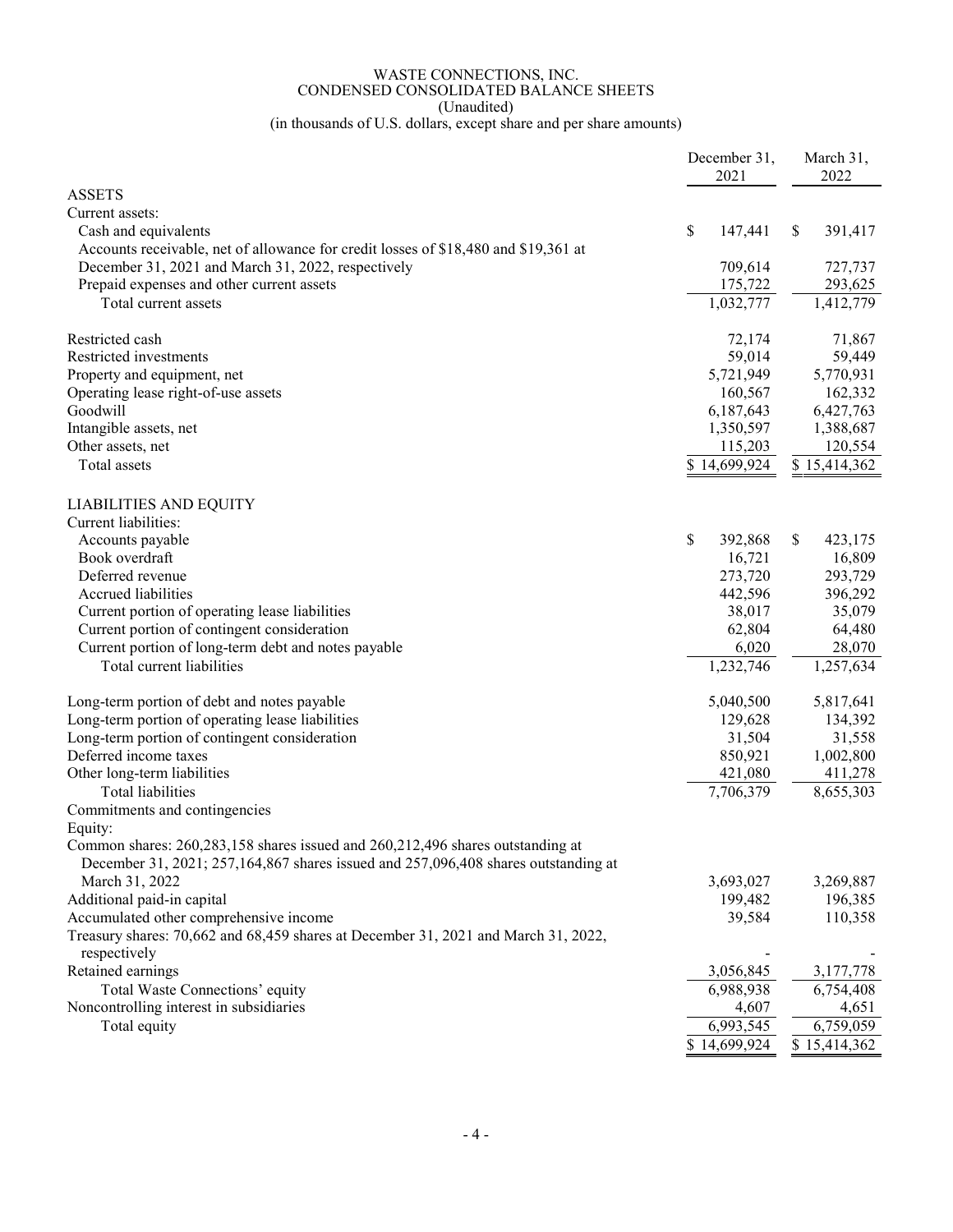## WASTE CONNECTIONS, INC. CONDENSED CONSOLIDATED STATEMENTS OF CASH FLOWS THREE MONTHS ENDED MARCH 31, 2021 AND 2022 (Unaudited)

### (in thousands of U.S. dollars)

|                                                                                   | Three months ended March 31, |            |    |            |
|-----------------------------------------------------------------------------------|------------------------------|------------|----|------------|
|                                                                                   |                              | 2021       |    | 2022       |
| Cash flows from operating activities:                                             |                              |            |    |            |
| Net income                                                                        | \$                           | 160,307    | \$ | 180,368    |
| Adjustments to reconcile net income to net cash provided by operating activities: |                              |            |    |            |
| Loss on disposal of assets and impairments                                        |                              | 401        |    | 2,090      |
| Depreciation                                                                      |                              | 157,402    |    | 179,950    |
| Amortization of intangibles                                                       |                              | 32,192     |    | 37,635     |
| Deferred income taxes, net of acquisitions                                        |                              | 8,379      |    | 38,378     |
| Current period provision for expected credit losses                               |                              | 1,915      |    | 3,022      |
| Amortization of debt issuance costs                                               |                              | 1,359      |    | 1,195      |
| Share-based compensation                                                          |                              | 10,307     |    | 14,635     |
| Interest accretion                                                                |                              | 4,204      |    | 4,448      |
| Payment of contingent consideration recorded in earnings                          |                              | (520)      |    |            |
| Adjustments to contingent consideration                                           |                              | 89         |    | (52)       |
| Other                                                                             |                              | (796)      |    | 382        |
| Net change in operating assets and liabilities, net of acquisitions               |                              | 25,157     |    | (21, 154)  |
| Net cash provided by operating activities                                         |                              | 400,396    |    | 440,897    |
| Cash flows from investing activities:                                             |                              |            |    |            |
| Payments for acquisitions, net of cash acquired                                   |                              | (8, 545)   |    | (355,212)  |
| Capital expenditures for property and equipment                                   |                              | (96, 793)  |    | (152,318)  |
| Proceeds from disposal of assets                                                  |                              | 2,080      |    | 15,012     |
| Other                                                                             |                              | 2,705      |    | 2,637      |
| Net cash used in investing activities                                             |                              | (100, 553) |    | (489, 881) |
| Cash flows from financing activities:                                             |                              |            |    |            |
| Proceeds from long-term debt                                                      |                              |            |    | 1,305,288  |
| Principal payments on notes payable and long-term debt                            |                              | (5,559)    |    | (505, 597) |
| Payment of contingent consideration recorded at acquisition date                  |                              | (4,807)    |    | (3,571)    |
| Change in book overdraft                                                          |                              | (16, 849)  |    | 87         |
| Payments for repurchase of common shares                                          |                              | (65,999)   |    | (424,999)  |
| Payments for cash dividends                                                       |                              | (53,909)   |    | (59,391)   |
| Tax withholdings related to net share settlements of equity-based compensation    |                              | (18, 490)  |    | (17,236)   |
| Debt issuance costs                                                               |                              |            |    | (4,382)    |
| Proceeds from issuance of shares under employee share purchase plan               |                              |            |    | 1,554      |
| Proceeds from sale of common shares held in trust                                 |                              | 131        |    | 305        |
| Net cash provided by (used in) financing activities                               |                              | (165, 482) |    | 292,058    |
| Effect of exchange rate changes on cash, cash equivalents and restricted cash     |                              | 403        |    | 595        |
| Net increase in cash, cash equivalents and restricted cash                        |                              | 134,764    |    | 243,669    |
| Cash, cash equivalents and restricted cash at beginning of period                 |                              | 714,389    |    | 219,615    |
| Cash, cash equivalents and restricted cash at end of period                       | \$                           | 849,153    | \$ | 463,284    |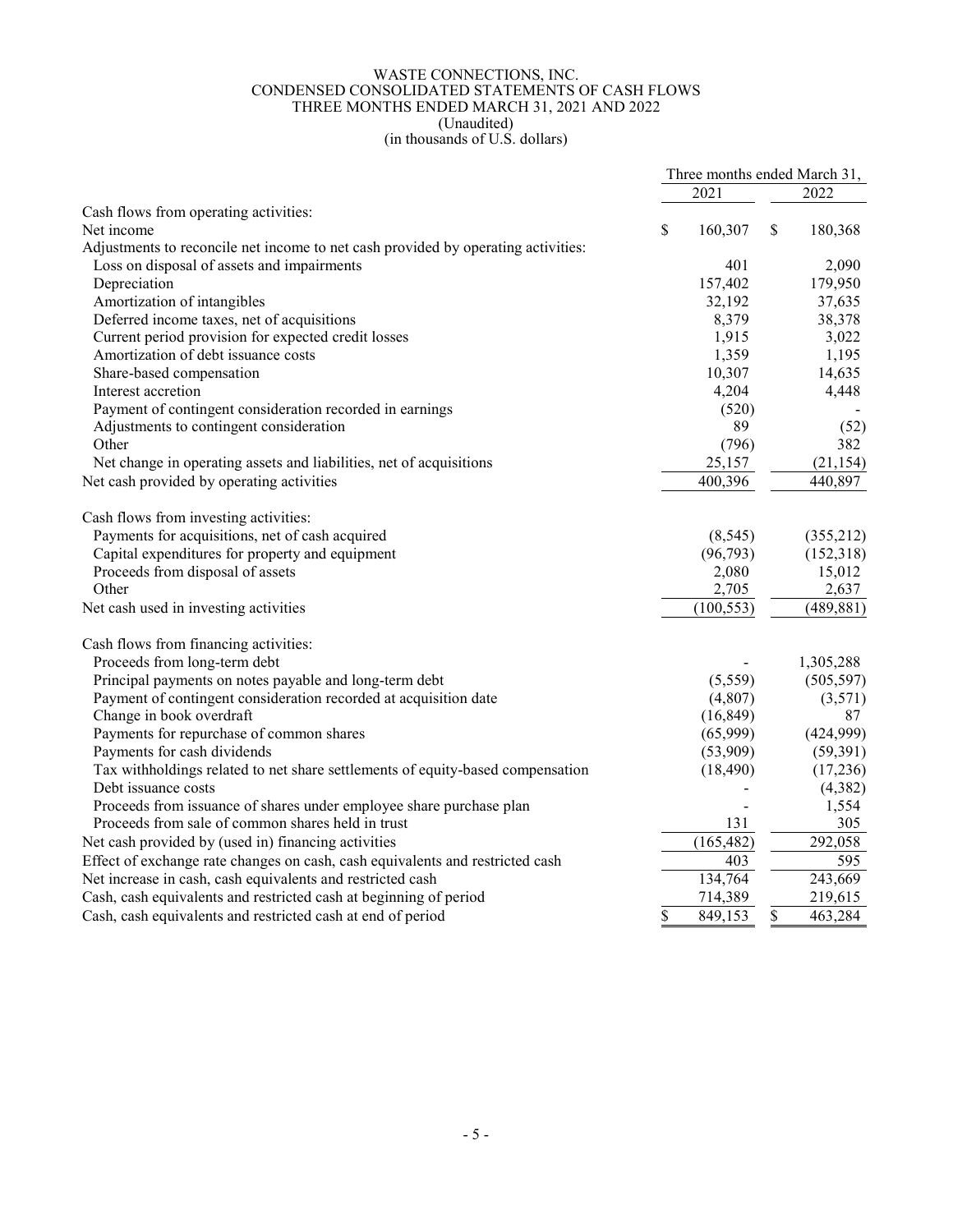## **ADDITIONAL STATISTICS**

# (in thousands of U.S. dollars, except where noted)

**Solid Waste Internal Growth:** The following table reflects a breakdown of the components of our solid waste internal growth for the three months ended March 31, 2022:

|                         | Three months<br>ended March |
|-------------------------|-----------------------------|
|                         | 31, 2022                    |
| Core Price              | 6.3%                        |
| Surcharges              | 0.8%                        |
| Volume                  | $0.5\%$                     |
| Recycling               | $1.1\%$                     |
| Foreign Exchange Impact |                             |
| Total                   |                             |

**Revenue Breakdown:** The following table reflects a breakdown of our revenue for the three month periods ended March 31, 2021 and 2022:

|                                            | Three months ended March 31, 2021 |           |     |             |    |                                   |               |  |
|--------------------------------------------|-----------------------------------|-----------|-----|-------------|----|-----------------------------------|---------------|--|
|                                            |                                   | Inter-    |     |             |    |                                   |               |  |
|                                            |                                   |           |     | company     |    | Reported                          |               |  |
|                                            |                                   | Revenue   |     | Elimination |    | Revenue                           | $\%$          |  |
| Solid Waste Collection                     | \$                                | 1,036,472 | \$  | (3,045)     | \$ | 1,033,427                         | 74.0%         |  |
| Solid Waste Disposal and Transfer          |                                   | 461,259   |     | (190, 446)  |    | 270,813                           | 19.4%         |  |
| Solid Waste Recycling                      |                                   | 32,448    |     | (993)       |    | 31,455                            | 2.3%          |  |
| E&P Waste Treatment, Recovery and Disposal |                                   | 28,012    |     | (3,343)     |    | 24,669                            | $1.8\%$       |  |
| Intermodal and Other                       |                                   | 35,634    |     | (56)        |    | 35,578                            | $2.5\%$       |  |
| Total                                      | S                                 | 1,593,825 | \$  | (197, 883)  | S. | 1,395,942                         | 100.0%        |  |
|                                            |                                   |           |     |             |    | Three months ended March 31, 2022 |               |  |
|                                            |                                   |           |     | Inter-      |    |                                   |               |  |
|                                            |                                   |           |     | company     |    | Reported                          |               |  |
|                                            |                                   | Revenue   |     | Elimination |    | Revenue                           | $\frac{0}{0}$ |  |
| Solid Waste Collection                     | S                                 | 1,199,452 | \$. | (2,883)     | S  | 1,196,569                         | 72.7%         |  |
| Solid Waste Disposal and Transfer          |                                   | 517,722   |     | (213,019)   |    | 304,703                           | 18.5%         |  |
| Solid Waste Recycling                      |                                   | 63,094    |     | (2,573)     |    | 60,521                            | $3.7\%$       |  |
| E&P Waste Treatment, Recovery and Disposal |                                   | 43,555    |     | (2,732)     |    | 40,823                            | $2.5\%$       |  |
| Intermodal and Other                       |                                   | 45,693    |     | (2,054)     |    | 43,639                            | $2.6\%$       |  |
| Total                                      | \$                                | 1,869,516 | \$  | (223, 261)  |    | 1,646,255                         | 100.0%        |  |

**Contribution from Acquisitions**: The following table reflects revenues from acquisitions, net of divestitures, for the three month periods ended March 31, 2021 and 2022:

|                   | Three months ended<br>March 31. |              |         |  |
|-------------------|---------------------------------|--------------|---------|--|
|                   | 2021                            |              | 2022    |  |
| Acquisitions, net | 40.542                          | <sup>S</sup> | 110,007 |  |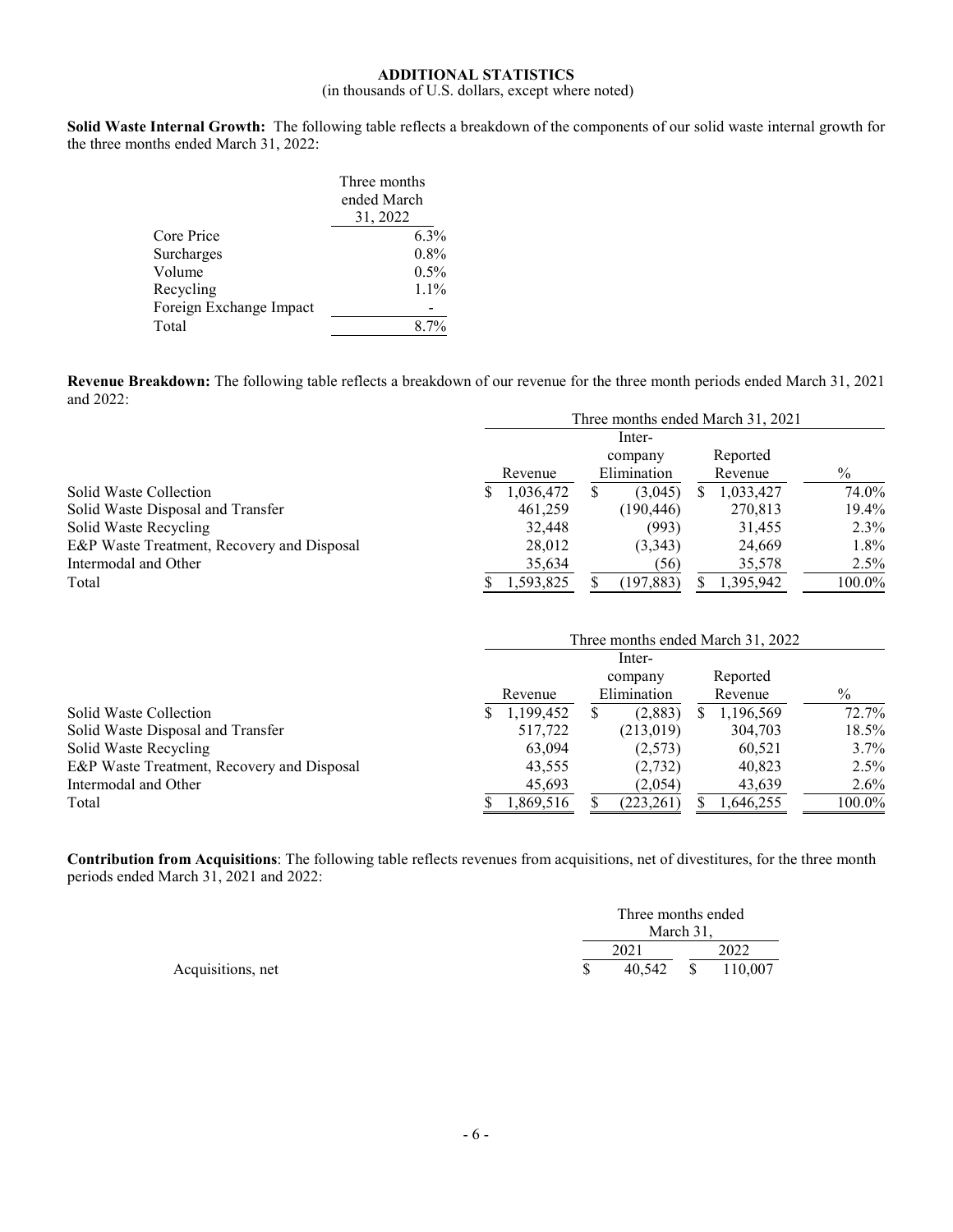## **ADDITIONAL STATISTICS (continued)**

(in thousands of U.S. dollars, except where noted)

**Other Cash Flow Items:** The following table reflects cash interest and cash taxes for the three month periods ended March 31, 2021 and 2022:

|                    | Three months ended<br>March 31. |  |        |  |  |
|--------------------|---------------------------------|--|--------|--|--|
|                    | 202 <sup>1</sup>                |  | 2022   |  |  |
| Cash Interest Paid | 25,446                          |  | 32,159 |  |  |
| Cash Taxes Paid    | 28.621                          |  | 17.389 |  |  |

**Debt to Book Capitalization as of March 31, 2022:** 46%

## **Internalization for the three months ended March 31, 2022:** 56%

**Days Sales Outstanding for the three months ended March 31, 2022:** 40 (24 net of deferred revenue)

### **Share Information for the three months ended March 31, 2022:**

| Basic shares outstanding               | 258,946,933 |
|----------------------------------------|-------------|
| Dilutive effect of equity-based awards | 614.050     |
| Diluted shares outstanding             | 259,560,983 |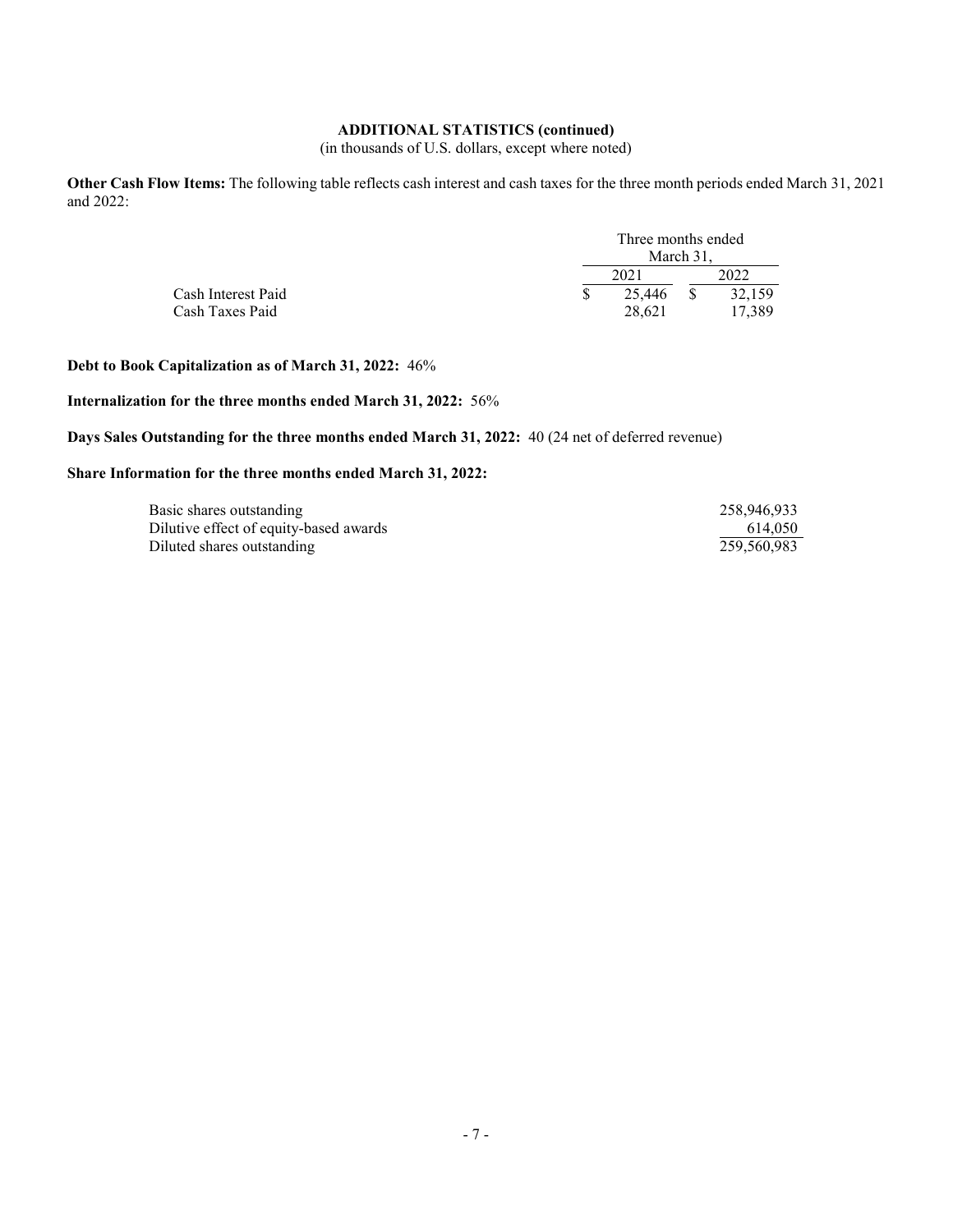## **NON-GAAP RECONCILIATION SCHEDULE**

(in thousands of U.S. dollars, except where noted)

### Reconciliation of Adjusted EBITDA:

Adjusted EBITDA, a non-GAAP financial measure, is provided supplementally because it is widely used by investors as a performance and valuation measure in the solid waste industry. Management uses adjusted EBITDA as one of the principal measures to evaluate and monitor the ongoing financial performance of Waste Connections' operations. Waste Connections defines adjusted EBITDA as net income attributable to Waste Connections, plus or minus net income (loss) attributable to noncontrolling interests, plus income tax provision, plus interest expense, less interest income, plus depreciation and amortization expense, plus closure and post-closure accretion expense, plus or minus any loss or gain on impairments and other operating items, plus other expense, less other income. Waste Connections further adjusts this calculation to exclude the effects of other items management believes impact the ability to assess the operating performance of its business. This measure is not a substitute for, and should be used in conjunction with, GAAP financial measures. Other companies may calculate adjusted EBITDA differently.

|                                                                         | Three months ended<br>March 31, |          |    |         |
|-------------------------------------------------------------------------|---------------------------------|----------|----|---------|
|                                                                         |                                 |          |    |         |
|                                                                         |                                 | 2021     |    | 2022    |
| Net income attributable to Waste Connections                            | S                               | 160,309  | \$ | 180,324 |
| Plus/(Less): Net income (loss) attributable to noncontrolling interests |                                 | (2)      |    | 44      |
| Plus: Income tax provision                                              |                                 | 40,291   |    | 48,839  |
| Plus: Interest expense                                                  |                                 | 42,425   |    | 41,324  |
| Less: Interest income                                                   |                                 | (1,103)  |    | (137)   |
| Plus: Depreciation and amortization                                     |                                 | 189,594  |    | 217,585 |
| Plus: Closure and post-closure accretion                                |                                 | 3,709    |    | 4,096   |
| Plus: Impairments and other operating items                             |                                 | 634      |    | 1,878   |
| Plus/(Less): Other expense (income), net                                |                                 | (3,548)  |    | 3,466   |
| Adjustments:                                                            |                                 |          |    |         |
| Plus: Transaction-related expenses <sup>(a)</sup>                       |                                 | 526      |    | 4,540   |
| Plus: Fair value changes to equity awards <sup>(b)</sup>                |                                 | 339      |    | 161     |
| Adjusted EBITDA                                                         |                                 | 433,174  |    | 502,120 |
| As % of revenues                                                        |                                 | $31.0\%$ |    | 30.5%   |

 $\overline{\phantom{a}}$  , and the set of the set of the set of the set of the set of the set of the set of the set of the set of the set of the set of the set of the set of the set of the set of the set of the set of the set of the s (a) Reflects the addback of acquisition-related transaction costs.

(b) Reflects fair value accounting changes associated with certain equity awards.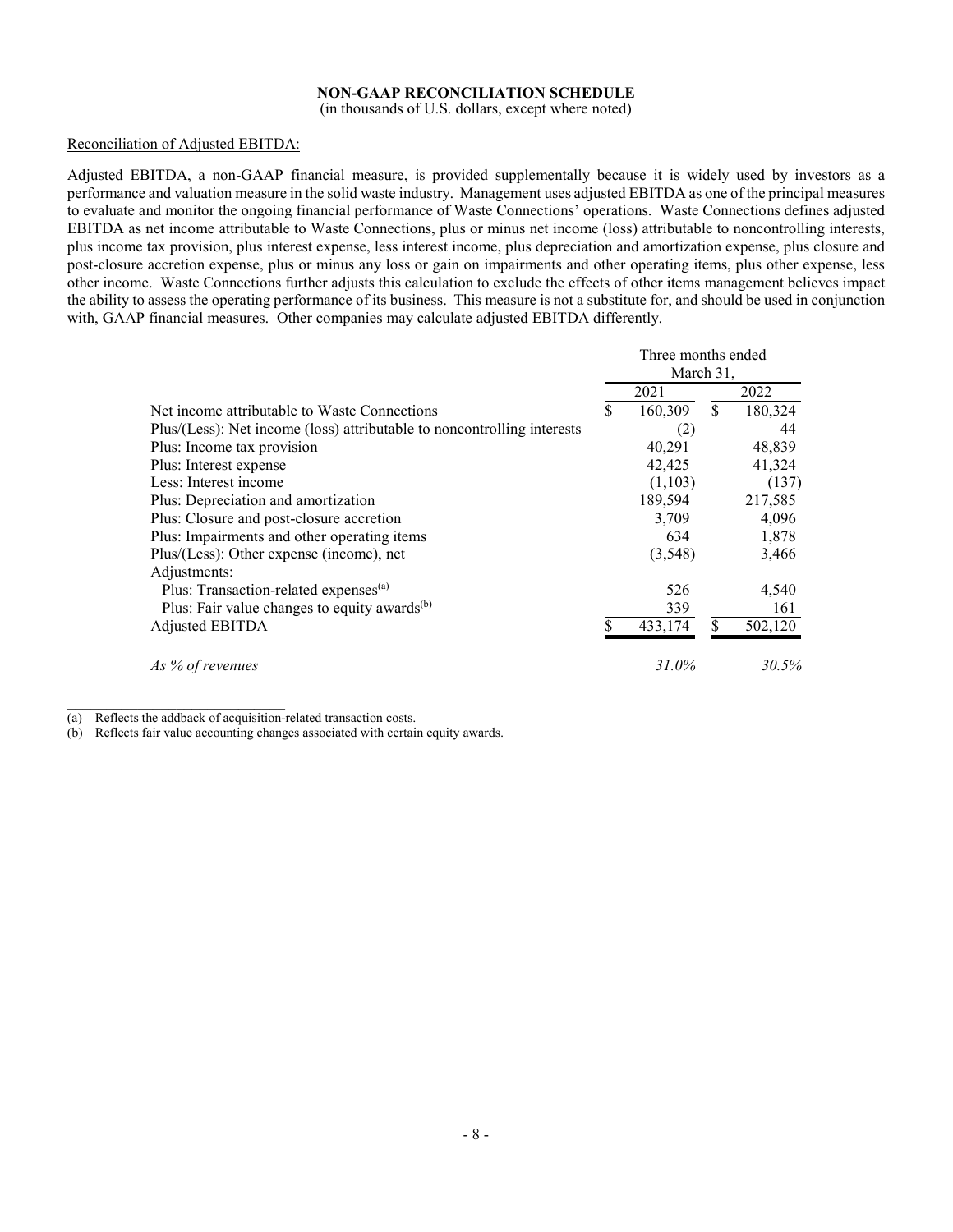## **NON-GAAP RECONCILIATION SCHEDULE (continued)**

(in thousands of U.S. dollars, except where noted)

### Reconciliation of Adjusted Free Cash Flow:

Adjusted free cash flow, a non-GAAP financial measure, is provided supplementally because it is widely used by investors as a valuation and liquidity measure in the solid waste industry. Management uses adjusted free cash flow as one of the principal measures to evaluate and monitor the ongoing financial performance of Waste Connections' operations. Waste Connections defines adjusted free cash flow as net cash provided by operating activities, plus or minus change in book overdraft, plus proceeds from disposal of assets, less capital expenditures for property and equipment and distributions to noncontrolling interests. Waste Connections further adjusts this calculation to exclude the effects of items management believes impact the ability to assess the operating performance of its business. This measure is not a substitute for, and should be used in conjunction with, GAAP liquidity or financial measures. Other companies may calculate adjusted free cash flow differently.

|                                                                         | Three months ended<br>March 31, |           |    |           |
|-------------------------------------------------------------------------|---------------------------------|-----------|----|-----------|
|                                                                         |                                 | 2021      |    | 2022      |
| Net cash provided by operating activities                               | \$                              | 400,396   | \$ | 440,897   |
| Plus/Less: Change in book overdraft                                     |                                 | (16, 849) |    | 87        |
| Plus: Proceeds from disposal of assets                                  |                                 | 2,080     |    | 15,012    |
| Less: Capital expenditures for property and equipment                   |                                 | (96, 793) |    | (152,318) |
| Adjustments:                                                            |                                 |           |    |           |
| Payment of contingent consideration recorded in earnings <sup>(a)</sup> |                                 | 520       |    |           |
| Cash received for divestitures <sup>(b)</sup>                           |                                 |           |    | (5,671)   |
| Transaction-related expenses <sup>(c)</sup>                             |                                 | 526       |    | 23,404    |
| Pre-existing Progressive Waste share-based grants <sup>(d)</sup>        |                                 | 97        |    | 76        |
| Tax effect <sup>(e)</sup>                                               |                                 | (188)     |    | (1,110)   |
| Adjusted free cash flow                                                 |                                 | 289,789   | \$ | 320,377   |
| As % of revenues                                                        |                                 | 20.8%     |    | 19.5%     |

<sup>(</sup>a) Reflects the addback of acquisition-related payments for contingent consideration that were recorded as expenses in earnings and as a component of cash flows from operating activities as the amounts paid exceeded the fair value of the contingent consideration recorded at the acquisition date.

(e) The aggregate tax effect of footnotes (a) through (d) is calculated based on the applied tax rates for the respective periods.

<sup>(</sup>b) Reflects the elimination of cash received in conjunction with the divestiture of certain operations.

<sup>(</sup>c) Reflects the addback of acquisition-related transaction costs and the settlement of an acquired tax liability.

<sup>(</sup>d) Reflects the cash settlement of pre-existing Progressive Waste share-based awards during the period.